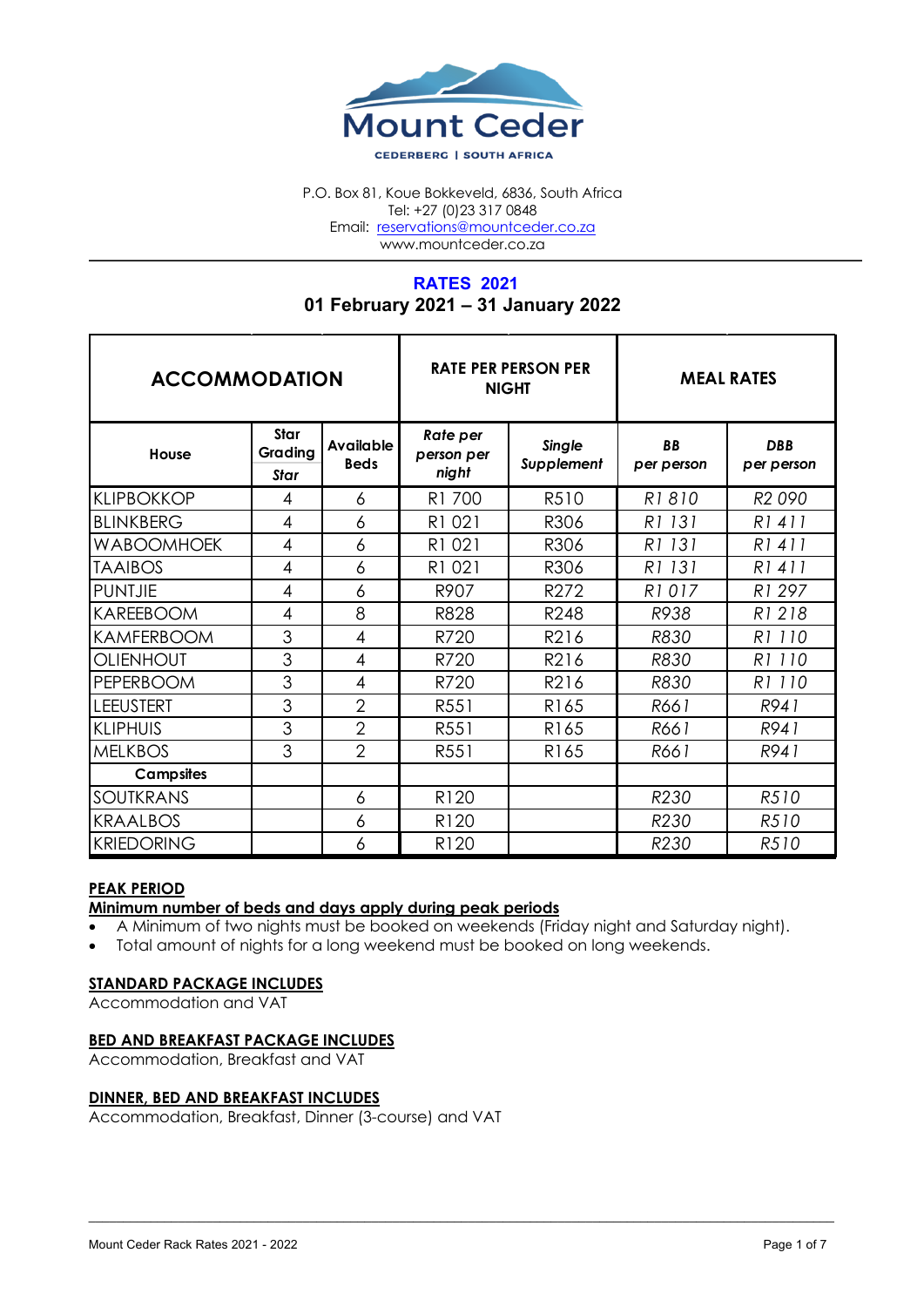### **BREAKDOWN OF ACCOMMODATION AND FACILITIES**

### **KLIPBOKKOP**

Our most exclusive house boasts a magnificent 360-degree view of the surrounding landscape. Situated on top of a rocky ridge, our guests enjoy the spectacular view as the Groot River meanders its way down through the valley below. The sun rises from the crest of the Klipbokkop mountain slope in the east, offering our guests a beautiful sunrise scene early in the morning. The evening scene on a warm, clear night is just as mesmerizing as the full moon rises from the same place. There is a wide wooden deck that wraps around the front and sides of the house where one can relax and enjoy the vast and relaxing view. A Jacuzzi is nestled at the end of the wooden deck and is perfectly positioned to enjoy a drink while watching the sun slip behind the Kettlekop mountain, ending another beautiful day in the Cederberg. This house has an en suite double bedroom, an en suite twin bedroom and a loft room. The bathroom for the loft room is located on the ground floor close to the stairway leading to the loft room. There is a fireplace in the lounge area for warmth on cold winter nights and an outdoor fireplace on the deck to enjoy a braai/barbeque. There is also a large dining table outside on the deck to enjoy the view whilst enjoying a meal.

### **BLINKBERG**

Nestled on the slopes of Tuinskloof ridge, Blinkberg house has a wonderful view of the Klipbokkop mountain range, which can be seen from the large terrace in front. This house has an en-suite double bedroom, an en-suite twin bedroom and a loft room which has its own bathroom located on the ground floor. There is a comfortable living area with an indoor fireplace for warmth in winter and an outdoor fireplace to braai/barbeque. Our guests can enjoy a lovely meal at the dining table outside on the terrace.

### **WABOOMHOEK**

Waboomhoek has a unique location close to large pools in the perennial Groot river. There is a private spot at the river that is accessible by taking a short walk down a path from the front lawn, where our guests can easily access the river to go canoeing or even just to go for a swim on a hot day. The bird life at the river is plentiful, and one can hear their sweet song fill the early morning air. This house has an en-suite double bedroom, an en-suite twin bedroom and a loft room which has its own bathroom located on the ground floor. There is a comfortable living area with an inside fireplace for warmth in winter and an outdoor fireplace to braai/barbeque. There is a dining table outside on the terrace to enjoy the beautiful fresh air whilst enjoying a meal.

### **KAREEBOOM**

Kareeboom is located at the foot of the surrounding mountains and has a lush green lawn in front of the large stoep leading into the house. The house is large and spacious and can accommodate up to 8 guests, with one en-suite bedroom, two twin bedrooms and a loft room, making it an ideal house for a large family. There is a comfortable living area with an indoor fireplace for warmth in winter and an outdoor fireplace to braai/barbeque. There is a large kitchen, scullery, and dining room with two lounges as well as a dining table outside on the terrace.

### **TAAIBOS**

Taaibos sits next to the Groot river, enjoying a view over the river. The area in front of the house is the perfect spot for early morning bird watching. The view in the evening from the veranda of the sunset over the river is enchanting. This house has a double bedroom, a twin bedroom and a loft room with two single beds. There are two full bathrooms. A comfortable living area is equipped with an inside fireplace for warmth in winter and an outdoor fireplace to braai/barbeque. There is a dining table outside on the terrace to enjoy the view of the river and its abundant bird life whilst enjoying a meal. The view from the terrace is completely private, with no other houses in sight.

### **PUNTJIE**

Puntjie, which means 'The little point", is situated at the end of the Tuinskloof ridge. This house has a protected outside braai/barbeque nook on the terrace, creating a comfortable outdoor entertainment area to enjoy at any time of the year. There is a Jacuzzi on the veranda for those special moments watching the sun slip away over the Kettlekop mountain. This house has a double bedroom and a twin room, with two day beds in the large living area. There are two full bathrooms. There is a fireplace inside the main lounge area for warmth in winter and a dining table outside on the terrace.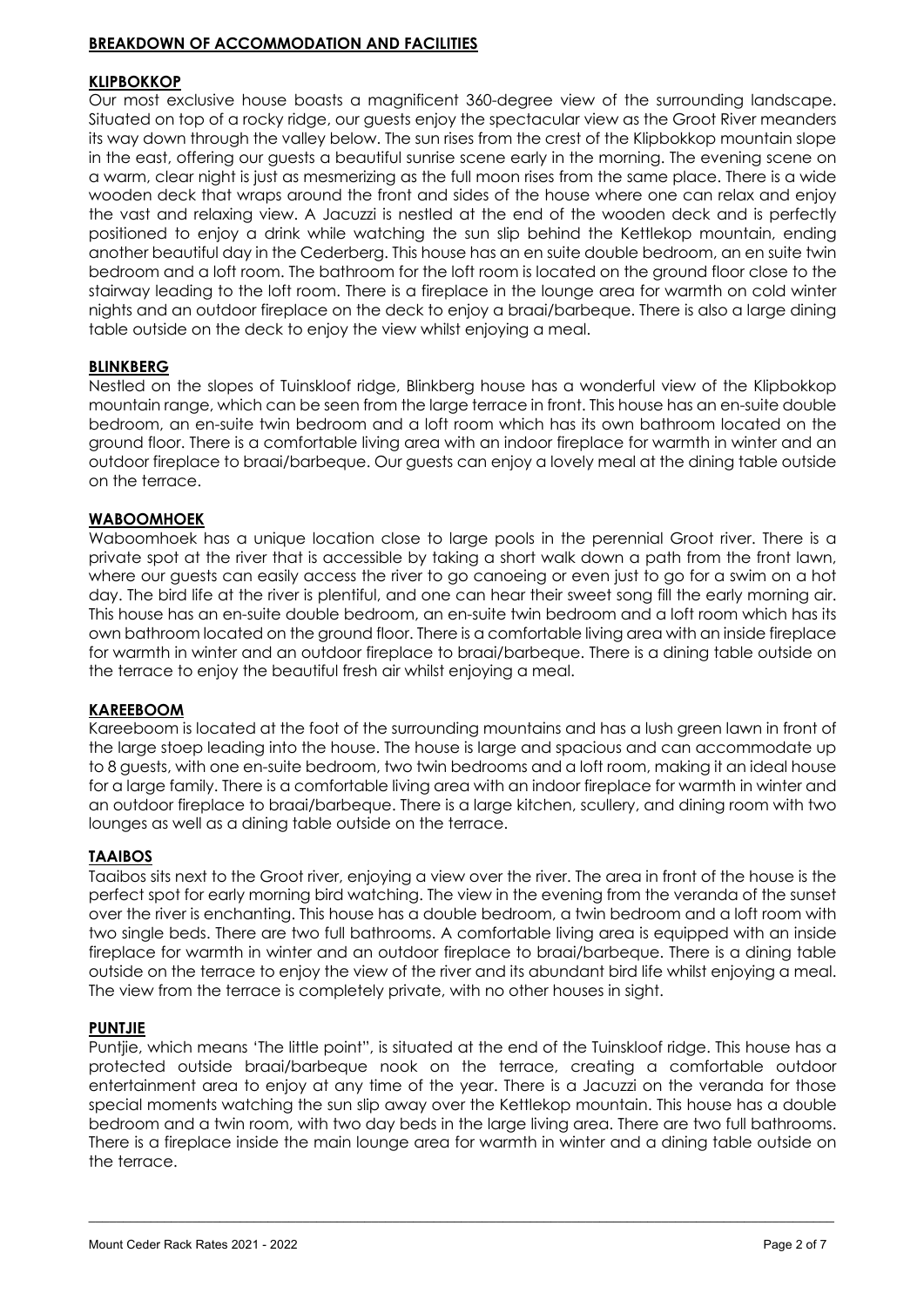### **KAMFERBOOM / PEPERBOOM / OLIENHOUT**

Olienhout, Peperboom and Kamferboom are situated next to each other and are within easy walking distance from the main reception and restaurant. The view of Blinkberg' s stunning red rock face is prominent from the outside entertainment areas. The layout of each house is the same; a double bedroom and two single beds in the living area and a bathroom. The open plan kitchen, dining room and lounge is warmed by the indoor fireplace during winter months. An outside entertainment area with a fireplace to braai/barbeque is perfect for summer months.

### **ECO HOUSES**

With our impact on the planet in mind, Mount Ceder renovated three existing Sheppard's cottages that were built in the late 1800's into charming Eco- Friendly houses. All three houses are run on energy generated from solar panels powered by the abundant sunshine naturally found in the Cederberg mountains. LED lights and a fridge/freezer are powered by solar charged 12 volt batteries. Due to the limited power available there is no microwave and there are no electrical plug points that can be used to charge electrical devices or operate hairdryers etc. There are no air-conditioners or fans in these cottages. These cottages are ideal for your winter hideaway with plenty red wine, a roaring fire and a good book. In booking our Eco Houses, guests will help to contribute towards a more sustainable future.

### **LEEUSTERT – ECO HOUSE**

Leeustert is a converted Sheppard's cottage and sits modestly at the foot of the brooding Blinkberg mountain. There is a bedroom with two three quarter beds, a full bathroom with a small adjoining open plan dining room and kitchen area. For cold winter days the indoor fireplace be used for warmth or as in indoor braai/barbeque. There is also an entertainment area outside with an outdoor fireplace for a braai/barbeque and seating area to relax whilst enjoying the relaxing view of the olive grove.

### **MELKBOS – ECO HOUSE**

Melkbos is situated on the Northern side of the river near the olive groves and within a short walking distance to the Varkkloof cliffs. The view of the olive grove and valley is spectacular from the veranda. There is an en-suite bedroom with two twin beds. A seated entertainment area outside with an outdoor fireplace to braai/barbeque can be used to relax whilst enjoying the spectacular view of the olive grove and the Varkkloof cliffs.

### **KLIPHUIS – ECO HOUSE**

Kliphuis is situated on the Northern side of the property closest to the olive grove and within a short walking distance to where the ancient rock paintings are etched into Varkkloof cliffs. The view of the olive grove is spectacular from the veranda. There is an en-suite bedroom with two twin beds. A seated entertainment area outside with an outdoor fireplace to braai/barbeque, can be used to relax whilst enjoying the spectacular view of the olive grove and the Varkkloof cliffs.

### **SOUTKRANS / KRIEDORING / KRAALBOS – ECO CAMPSITES**

Our three campsites are spaciously spread out at the foot of the towering Blinkberg Mountain. Each site has its own private ablution and scullery with hot and cold running water, as well as a braai/barbeque area. Solar panels are used to charge 12 volt batteries that can be used to run your camping fridge. There is a lush patch of grass to pitch your tent on, and a covered area with shade. Our campsites can only accommodate a maximum of 6 persons on each site.

### **GENERAL INFORMATION**

Mount Ceder is located in a wilderness area and is based on a working olive farm. The Old Millhouse is the fully licensed restaurant on site that serves delicious homemade meals. There is no cellphone reception, but we do have satellite phones available as well as free Wi-Fi for guests at the restaurant/reception area. The Groot rivier is a perennial river meandering through the property, which is accessible and safe for swimming and canoeing. Mount Ceder is ideally located for mountain biking, hiking, walking in nature and bird watching. Due to the very low-light pollution at night, the stars, full moon and milky way are bright and clearly visible.

Please see our website for photographs and a breakdown of all the available activities and accommodation – www.mountceder.co.za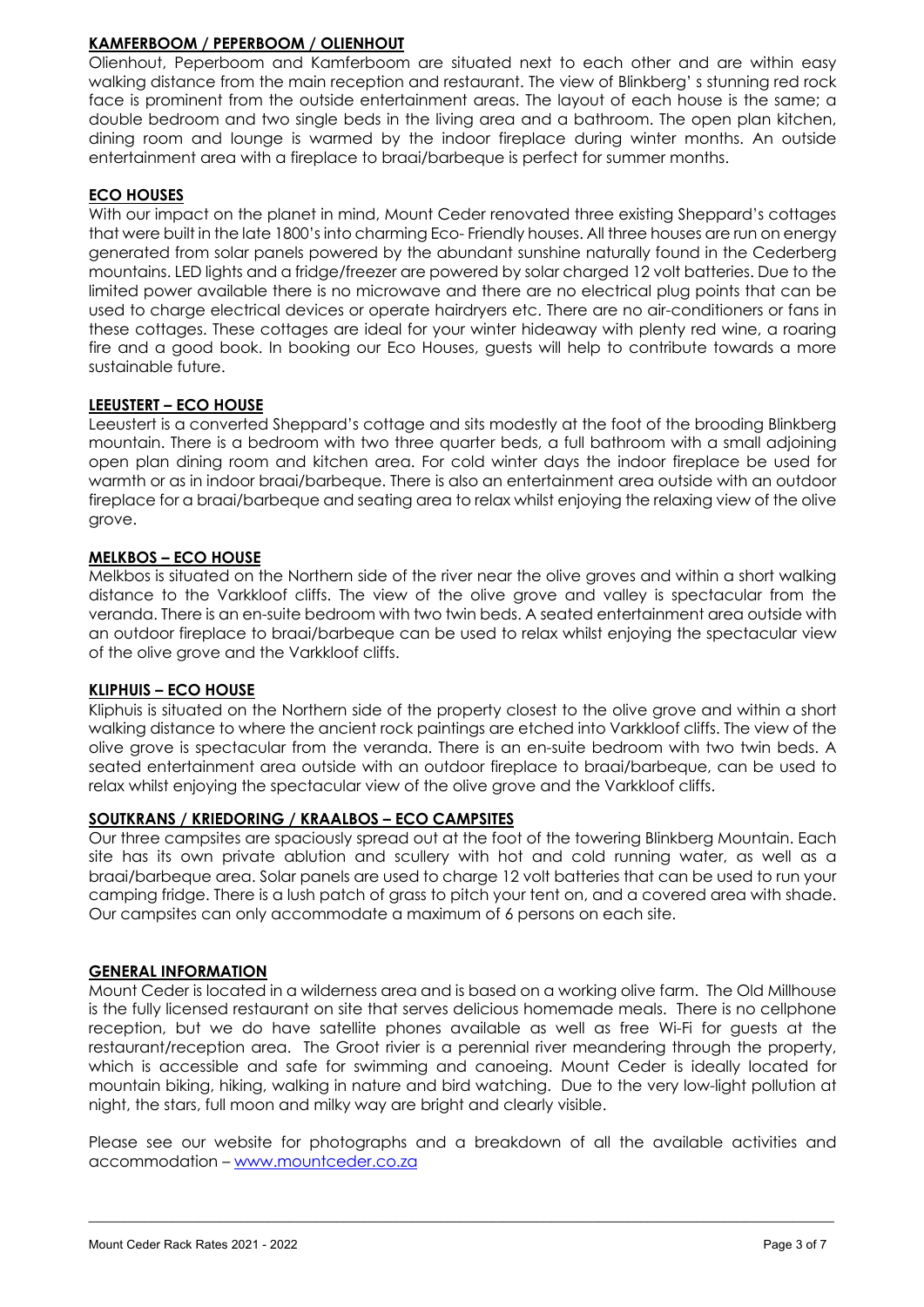### **CHILD POLICY**

Children are welcome and require adult supervision at all times. Babies & toddlers up to the age of 3 stay for free. Children 4 years and older pay full adult rate.

### **MEALS**

Serving sumptuous, home-cooked meals, the Old Mill House is the ideal place to begin your day with a hearty breakfast, or to relax at the end of the day with a glass of fine wine from the region and a wholesome, three-course meal.

The Old Mill House is a licensed restaurant, serving breakfasts, light lunches and dinners. The meals are served on a fixed menu basis and cater for most dietary requirements. Evening meals do need to be pre-booked 24 hrs in advance and any special dietary requirements made known when booking. Kiddies meals will be prepared with pleasure.

- A Full Mount Ceder Breakfast includes Cereal, Fruit Salad, Yoghurt, 2 slices of Toast, Egg, Bacon, Tomato, Mushrooms and Sausage. A fresh pot of Coffee/Tea and Fruit juice is supplied with all breakfasts. R110 pp.
- Thinking of taking a drive or a hike? Think lunch pack. Why don't we pack a lunch for you? Lunch Packs include sandwiches, fruit juice, fruit and a snack. R95 pp net.
- Dinners (19:00) includes a home cooked three course meal on a fixed menu (specific dietary requirements must be requested) and can be enjoyed with a selection of Boland Cellar and Cederberg area wines from our cellar. The Old Mill house restaurant is the perfect spot to unwind and enjoy traditional Cederberg hospitality. Remember to pre book dinners. R280 pp net.
- Our very popular "Adele's Braai Box" can also be ordered from reception and includes a selection of meat," braaibroodjies" and salad. This is a braai in a box and includes everything needed to have a nice braai. Do not forget to pick up some extra firewood and wine at reception. R160 pp net.

Breakfasts are served from 08h00 to 10h00 and a light lunch is available after breakfast until 16h00.

### **CHECK IN / OUT POLICY**

Check-in time is from **14h00** and check out time is at **10h00**. If requested, an earlier check in, or later check out time will be considered subject to availability of houses and campsites. Please advise reception when we can expect your arrival.

### **DRONES**

We strive to create a quiet and private environment for our guests where they can relax and unwind without being interrupted. Out of respect for each other's privacy, no drones will be allowed.

### **PETS**

Pets are not allowed on Mount Ceder, as we are located in a wilderness area where wild animals, such as birds of prey and baboons naturally occur.

### **GENERAL BOOKING TERMS AND CONDITIONS**

- All bookings, amendments and cancellations must be made to us in writing and will only be valid once we confirm back in writing.
- STO (standard tour operator) rates are only valid if a registered agent/tour operator does the booking and payment.
- Provisional bookings will be held for 14 days and will be automatically released where no written confirmation or cancellation is received.
- Provisional bookings made within the cancellation period will be held for a period of 24 hours and will be automatically released where no written confirmation or cancellation is received.
- Although every effort is made to keep rates unchanged during the year, all rates and conditions are subject to change at any time.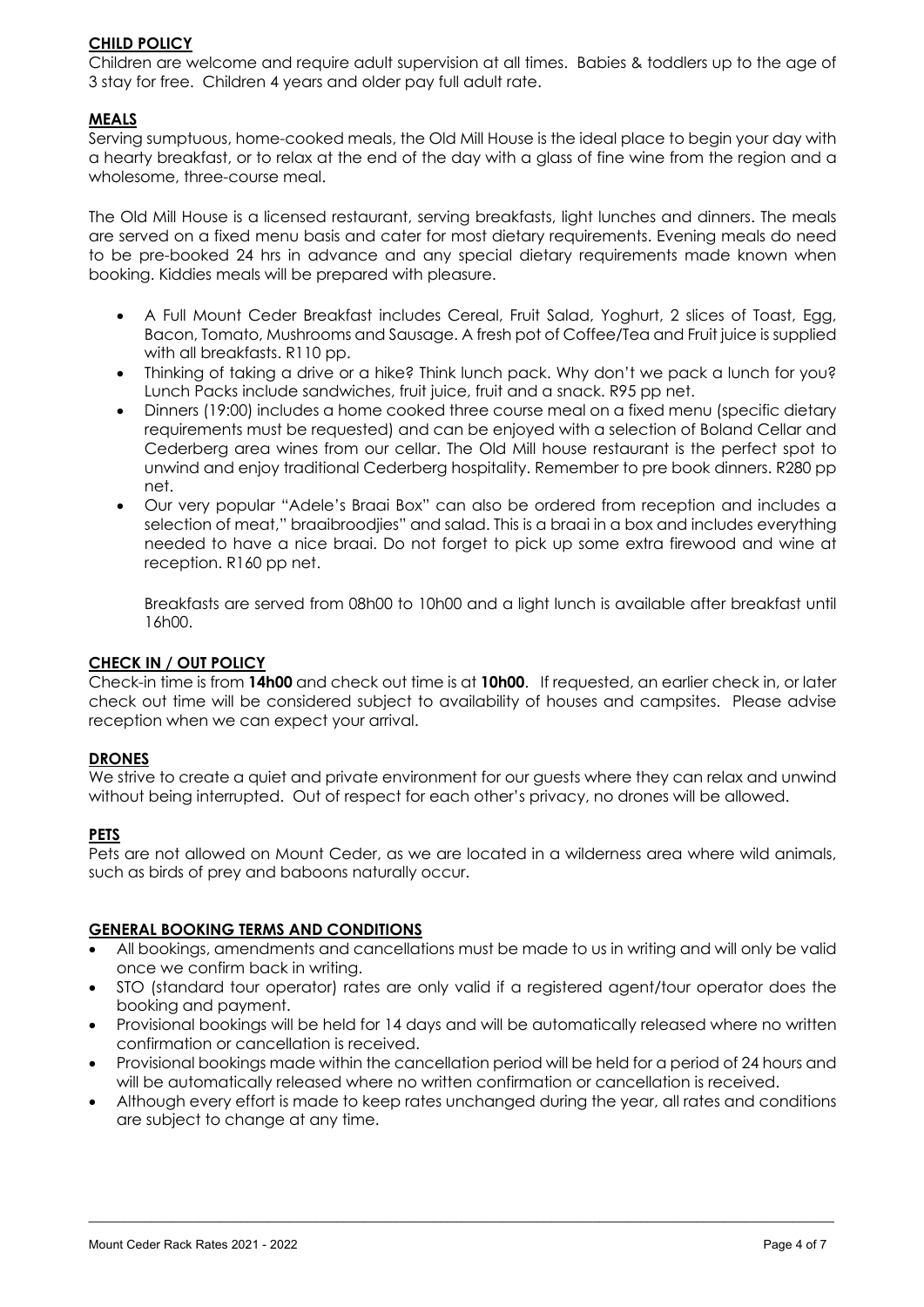### **GROUP BOOKING PROCEDURE**

- Bookings of 2 houses or more will be viewed as a group booking. Mount Ceder does not accept Block Bookings.
- Group bookings must be confirmed with a list of preferred houses when making the reservation.
- Upon confirmation, a 50% deposit must be paid.

# **CANCELLATION POLICY**

In the event of a confirmed booking not being amended in writing, the following cancellation policy will apply:

- 10% Cancellation Fee applies to all confirmed bookings which are cancelled before 61 days prior to arrival
- 31 60 days prior to arrival 30% eration 15 – 30 days prior to arrival the set of the set of  $50\%$
- 0 14 days prior to arrival **Fig. 100%**

### **PAYMENT CONDITIONS**

- All bookings require a 50% deposit at time of booking to confirm the reservation.
- Payment of the full accommodation account is required **14** days prior to arrival.
- A 10% non-refundable cancellation fee will be charged on all bookings cancelled before cancellation fee period applies.
- Credit cards accepted are: Master Card and Visa.
- Payment should be made in South African Rands.
- Electronic or direct payments can be made into the following Bank Account:

|              | Account Name: Mount Ceder (Pty) Ltd |
|--------------|-------------------------------------|
| Bank:        | ABSA Bank                           |
| Branch:      | Premium Rural Western Cape          |
| Branch code: | 632005                              |
| Account No:  | 4096986901                          |
| Swift Code:  | ABSAZAJJ632005                      |
|              |                                     |

• Proof of payment must be sent to reservations@mountceder.co.za, and must include the **booking number** as a reference.

 $\mathcal{L}_\mathcal{L} = \mathcal{L}_\mathcal{L} = \mathcal{L}_\mathcal{L} = \mathcal{L}_\mathcal{L} = \mathcal{L}_\mathcal{L} = \mathcal{L}_\mathcal{L} = \mathcal{L}_\mathcal{L} = \mathcal{L}_\mathcal{L} = \mathcal{L}_\mathcal{L} = \mathcal{L}_\mathcal{L} = \mathcal{L}_\mathcal{L} = \mathcal{L}_\mathcal{L} = \mathcal{L}_\mathcal{L} = \mathcal{L}_\mathcal{L} = \mathcal{L}_\mathcal{L} = \mathcal{L}_\mathcal{L} = \mathcal{L}_\mathcal{L}$ 

All bank charges are for the guest or tour operators account.

| <b>MOUNT CEDER RESERVATIONS DETAILS:</b> |                                                  |  |  |  |  |
|------------------------------------------|--------------------------------------------------|--|--|--|--|
| E-mail:                                  | reservations@mountceder.co.za                    |  |  |  |  |
| Tel:                                     | +27 (0) 23 317 0848                              |  |  |  |  |
| Post:                                    | P.O. Box 81, Koue Bokkeveld, 6836, South Africa. |  |  |  |  |
| Website:                                 | www.mountceder.co.za                             |  |  |  |  |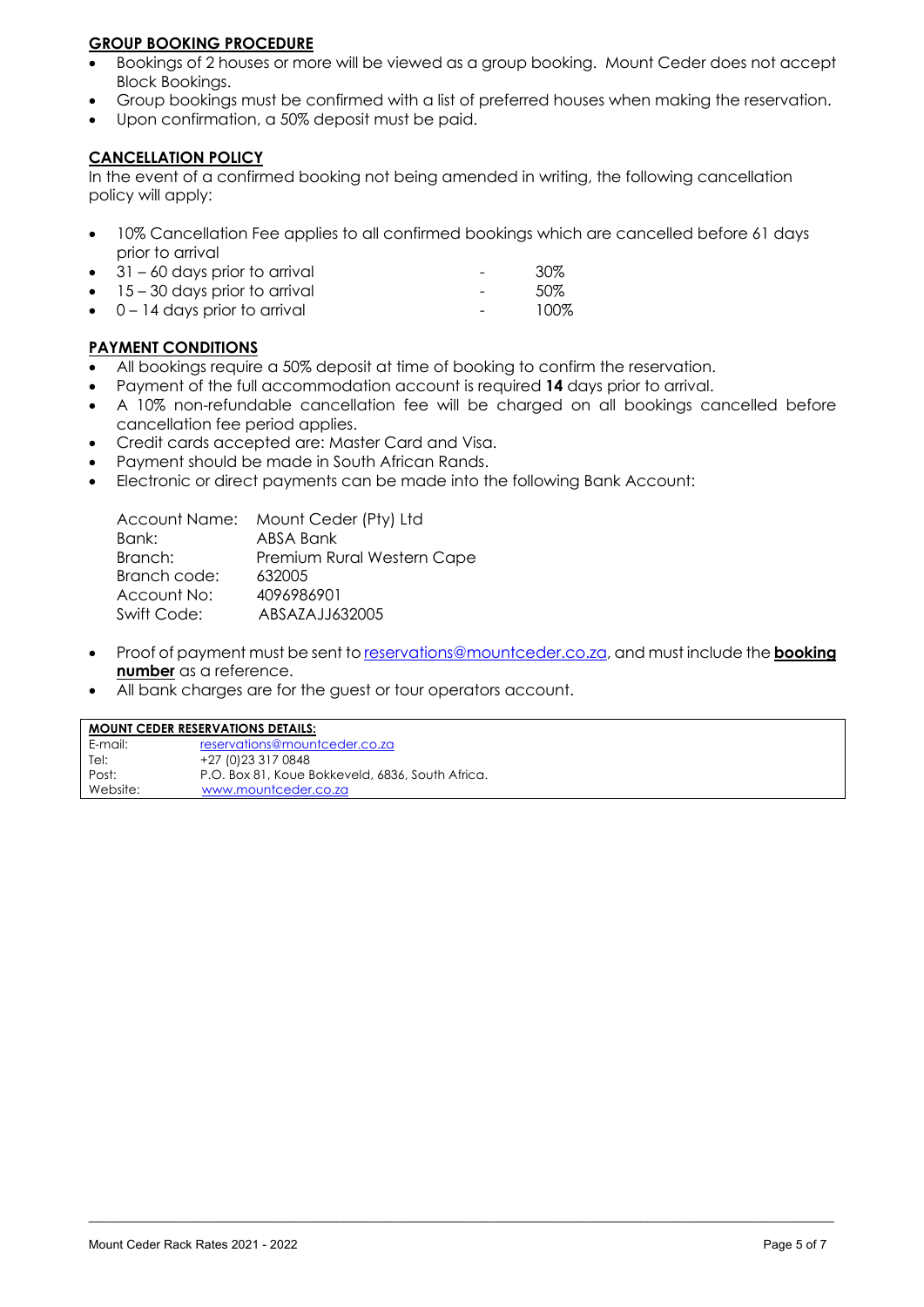# **SUMMARY OF BREAKDOWN OF ACCOMMODATION AND FACILITIES**

### **FOUR STAR GRADING**

| Name of house                         | <b>KLIPBOKKOP</b>           | <b>BLINKBERG</b>            | <b>WABOOMHOEK</b>           | <b>PUNTJIE</b>              | <b>TAAIBOS</b>                   | <b>KAREEBOOM</b>            |
|---------------------------------------|-----------------------------|-----------------------------|-----------------------------|-----------------------------|----------------------------------|-----------------------------|
| SA grading council rate               | ****                        | ****                        | ****                        | ****                        | ****                             | ****                        |
| Bedrooms                              | $\overline{2}$              | $\overline{2}$              | $\overline{2}$              | $\overline{2}$              | $\overline{2}$                   | 3                           |
| Type of bed in bedrooms               | 1 x Queen<br>$2 \times 3/4$ | 1 x Queen<br>$2 \times 3/4$ | 1 x Queen<br>$2 \times 3/4$ | 1 x Queen<br>$2 \times 3/4$ | $2 \times 3/4$<br>$2 \times 3/4$ | 1 x Queen<br>$2 \times 3/4$ |
| Loft Rooms                            | $\mathbf{1}$                | $\mathbf 1$                 | $\mathbf{1}$                | $\pmb{0}$                   | $\mathbf{1}$                     | $\mathbf{1}$                |
| Type of bed in Loft Rooms.            | 2 x Single                  | 2 x Single                  | 2 x Single                  | 0                           | 2 x Single                       | 2 x Single                  |
| Day beds in Living area               | 0                           | $\mathbf 0$                 | $\mathbf 0$                 | 2 x Single                  | 0                                | 0                           |
| <b>Maximum number of beds</b>         | 6                           | 6                           | 6                           | 6                           | 6                                | 8                           |
| <b>Bathrooms</b>                      | 3                           | 3                           | 3                           | $\overline{2}$              | $\overline{2}$                   | $\overline{2}$              |
| Toilet                                | 3                           | 3                           | 3                           | $\overline{2}$              | $\overline{2}$                   | $\overline{2}$              |
| Shower                                | $\overline{2}$              | $\overline{2}$              | $\overline{2}$              | $\overline{2}$              | $\overline{2}$                   | $\overline{2}$              |
| <b>Baths</b>                          | $\overline{2}$              | $\overline{2}$              | $\overline{2}$              | $\mathbf{1}$                | 0                                | $\mathbf{1}$                |
| Air Conditioners in bedrooms          | 3                           | $\overline{2}$              | $\overline{2}$              | $\overline{2}$              | $\overline{2}$                   | $\overline{2}$              |
| <b>Ceiling Fans</b>                   | 0                           | $\overline{2}$              | $\overline{2}$              | 0                           | $\mathbf{1}$                     | $\overline{2}$              |
| Indoor Fireplace for warmth           | Yes                         | Yes                         | Yes                         | Yes                         | Yes                              | Yes                         |
| Indoor Braai / Barbeque               | No                          | No                          | No                          | No                          | No                               | No                          |
| Outside covered Braai / Barbeque Area | Yes                         | Yes                         | Yes                         | Yes                         | Yes                              | Yes                         |
| Outside Jaccuzi                       | Yes                         | No                          | No                          | Yes                         | No                               | No                          |
| In Room Safe                          | Yes                         | Yes                         | Yes                         | Yes                         | Yes                              | Yes                         |
| Electricity with General plug points  | Yes                         | Yes                         | Yes                         | Yes                         | Yes                              | Yes                         |
| Wheelchair friendly                   | No                          | No                          | No                          | No                          | Yes                              | No                          |
| Covered parking for a vehicle         | Yes                         | Yes                         | Yes                         | Yes                         | Yes                              | Yes                         |